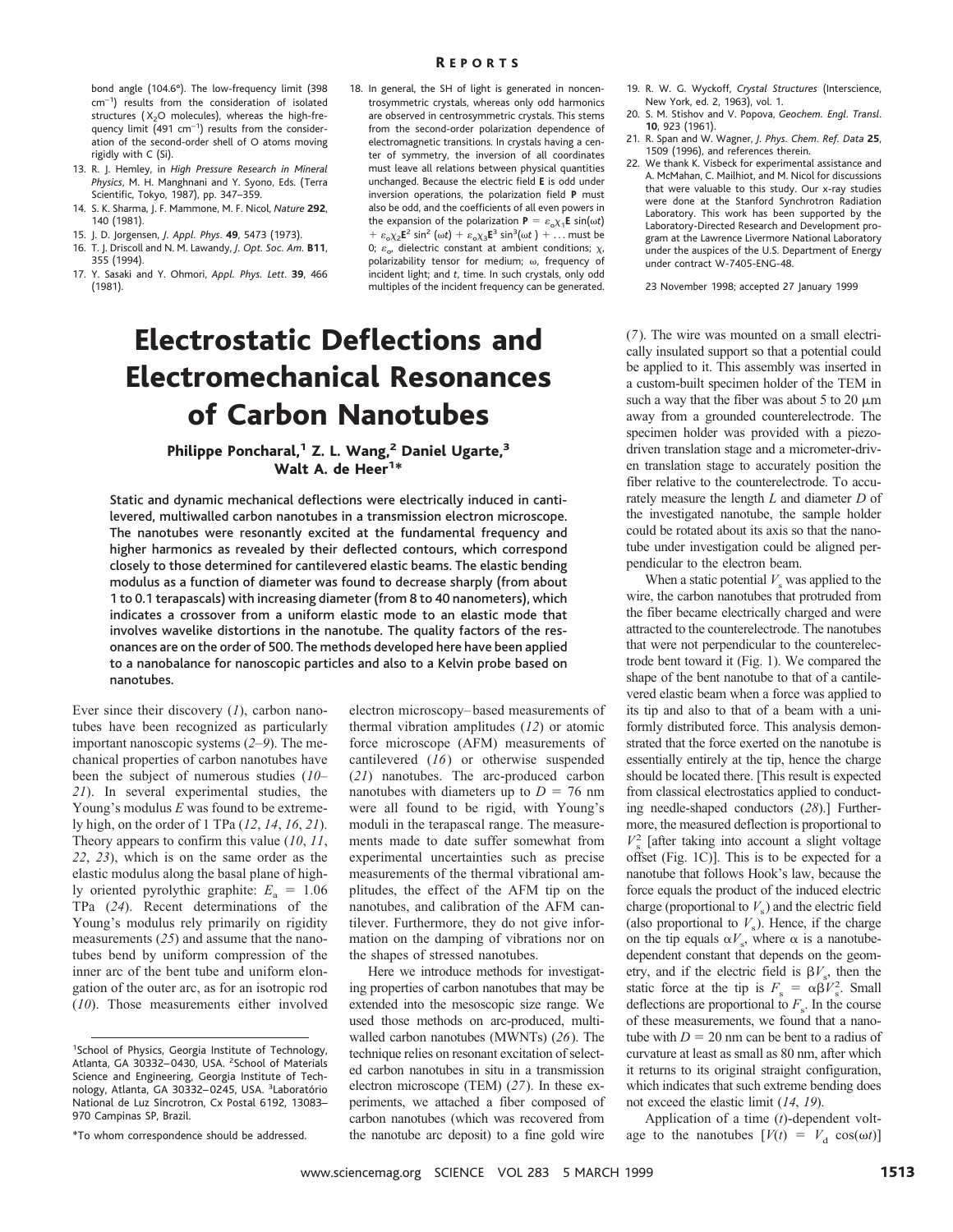caused a time-dependent force and dynamic deflections (the forces are described in Eq. 2). Adjustment of the angular frequency  $\omega =$  $2\pi\nu$  allowed the nanotubes to be resonantly excited, which caused large-amplitude deflections for relatively small excitation voltages  $V<sub>d</sub>$ . For example, for the vibrations in Fig. 2B,  $V_d = 100$  mV and the frequency  $v_1$ 5 530 kHz. The shape of the dynamically deflected nanotube (which is independent of the details of the force distribution on the nanotube) corresponds to the shape predicted for a resonantly excited cantilevered beam. The frequencies are found from the following



**Fig. 1.** Electron micrographs of the electromechanical deflections of a carbon nanotube. (**A**) Uncharged nanotube  $(V_s = 0)$ . (**B**) Charged nanotube ( $V_s$  = 20 V). Here an electrical potential difference was applied between the nanotube (which was connected to a nanotube fiber) and a counterelectrode (not shown). The charge induced on the nanotube interacted with the electric fields between the nanotube and the counterelectrode and resulted in an attractive force, which caused the nanotube to bend. An analysis of the shape of the bent nanotube showed that essentially all of the induced charge was at the tip of the nanotube. The bending process was reversible even for extreme bends (with radii of curvature  $<$ 100 nm), which indicates the large elastic strength of the nanotubes. (**C**) Measured static deflections as a function of  $V_s$  for two nanotubes (solid circles:  $D = 18$  nm,  $L = 4.6$   $\mu$ m; open circles:  $D = 41$  nm,  $L = 1.5$   $\mu$ m), showing the quadratic dependence on *V*<sub>s</sub>. The slight voltage offsets of the minima of the fitted parabola are attributed to work function effects (see also Fig. 4).

equation (*29*)

$$
\nu_j = \frac{\beta_j^2}{8\pi} \frac{1}{L^2} \sqrt{D^2 + D_i^2} \sqrt{\frac{E_b}{\rho}} (1)
$$

where  $D$  is the outer diameter,  $D_i$  is the inner diameter,  $E<sub>b</sub>$  is the elastic modulus,  $\rho$  is the density, and  $\beta$ <sub>*i*</sub> is a constant for the *j*th harmonic:  $\beta_1 = 1.875$ ,  $\beta_2 = 4.694$ . This equation results from the Bernoulli-Euler analysis of cantilevered elastic beams (*29*). If the beam bends by elongation of the outer arc and a compression of the inner arc of the bend, then  $E<sub>b</sub>$  can be identified with the Young's modulus *E* of the material (*29*). However, to retain generality, we will call this constant the effective bending modulus  $E<sub>b</sub>$ , for the reasons given below.

Higher modes can be excited, such as the second harmonic of the same nanotube (Fig. 2C). The frequency of this vibration is  $v_2$  = 3.01 MHz = 5.68  $v_1$ . For a uniform cantilevered beam, the theoretical ratio  $v_2/v_1 = 6.2$ (29). The position of the node in the  $v_2$  mode is found at 0.76 *L*, which is very close to the theoretical value of 0.8 *L* (*29*). Although a detailed analysis of the sequence of harmonics combined with an analysis of the deflected contours can provide detailed information



**Fig. 2.** Nanotube response to resonant alternating applied potentials. (**A**) In the absence of a potential, the nanotube tip ( $L = 6.25 \mu m$ ,  $D = 14.5 \text{ nm}$ ) vibrated slightly because of thermal effects. Although thermal amplitude is difficult to evaluate, it was nevertheless used to measure the Young's modulus in a previous study (*12*). (**B**) Resonant excitation of the fundamental mode of vibration  $(v_1 = 530 \text{ kHz})$ ; the shape corresponds closely to that expected for a cantilevered uniform beam. The high contrast at the extremes of the oscillations is caused by the relatively long times spent at the turning points [compare with (A)]. (**C**) Resonant excitation of the second harmonic  $(v_2)$ 5 3.01 MHz). Both the frequency and the shape correspond reasonably well to that expected for this harmonic. For this nanotube,  $E_b = 0.21$  TPa.

on individual nanotubes, we have chosen to concentrate on trends in the elastic moduli with nanotube diameter. The resonant frequencies may drift very slightly with time (either positively or negatively). However, we have not found evidence for irreversible changes to the nanotubes. Even when a largeamplitude resonant vibration was applied to a nanotube for 30 min ( $>10^9$  cycles), the frequency drift was less than 1%.

Figure 3 shows the  $E<sub>b</sub>$  for several MWNTs determined from measurements of  $v_1$ , *D*, and *L* (*30*). Several values from other sources are superimposed. It is clear that  $E<sub>b</sub>$  is very large ( $\approx$ 1 TPa) for *D* < 10 nm, and that  $E<sub>b</sub>$  drops dramatically to lower values ( $E<sub>b</sub> \approx 100$  GPa) for tubes of larger diameter. For small *D*, our measurements correspond well with those found by others, but for larger *D* our values are significantly lower than those found in (*16*).

Such a great reduction in  $E<sub>b</sub>$  must be related to the emergence of another bending mode of the nanotube. Most likely, this mode corresponds to the wavelike distortion or ripple on the inner arc of the bent nanotube that is observed for slightly bent, relatively thick nanotubes (*11*, *20*). A particularly clear example is shown in Fig. 3D (*31*). The ripple structure in the tube 31 nm in diameter caused the nanotube to bend uniformly, with a radius of curvature from  $\approx$  400 nm, which is only a factor of 3 smaller than typical curvatures in the resonant experiments described here. The amplitude of the ripple increased uniformly from essentially 0 for layers near the center of the nanotube to about 2 to 3 nm for the outer layers. There were no discontinuities in consecutive interlayer spacings nor was there evidence of defects. Ripple amplitude increased continuously and smoothty with decreasing nanotube curvature. In contrast, a thin slightly bent nanotube (8 nm in diameter) did not present ripples for a 300 nm radius of curvature, but the same tube did show evidence for buckling (*32*) and damage on sections where the radius of curvature was decreased to 24 nm (*11*, *19*).

The appearance of the ripples is most likely related to the consequent reduced compression of the carbon bonds of the inner arc of the bend as compared with uniform bending. This process causes a large reduction in the strain energy associated with the Young's modulus parallel to the basal plane of graphite (for bulk graphite,  $E_a = 1.06$  TPa). The rippling mode is likely to be energetically favorable (at least for large diameter tubes), because the other four elastic moduli for bulk graphite are all much smaller than  $E_a$  (33). However, a detailed theoretical analysis will be required to explain the crossover from the uniform (compression/elongation) mode to the rippling mode.

Defects that cross-link adjacent nanotube layers could prevent this rippling effect and thereby cause the nanotubes to retain their large  $E<sub>b</sub>$ . This mechanism could then explain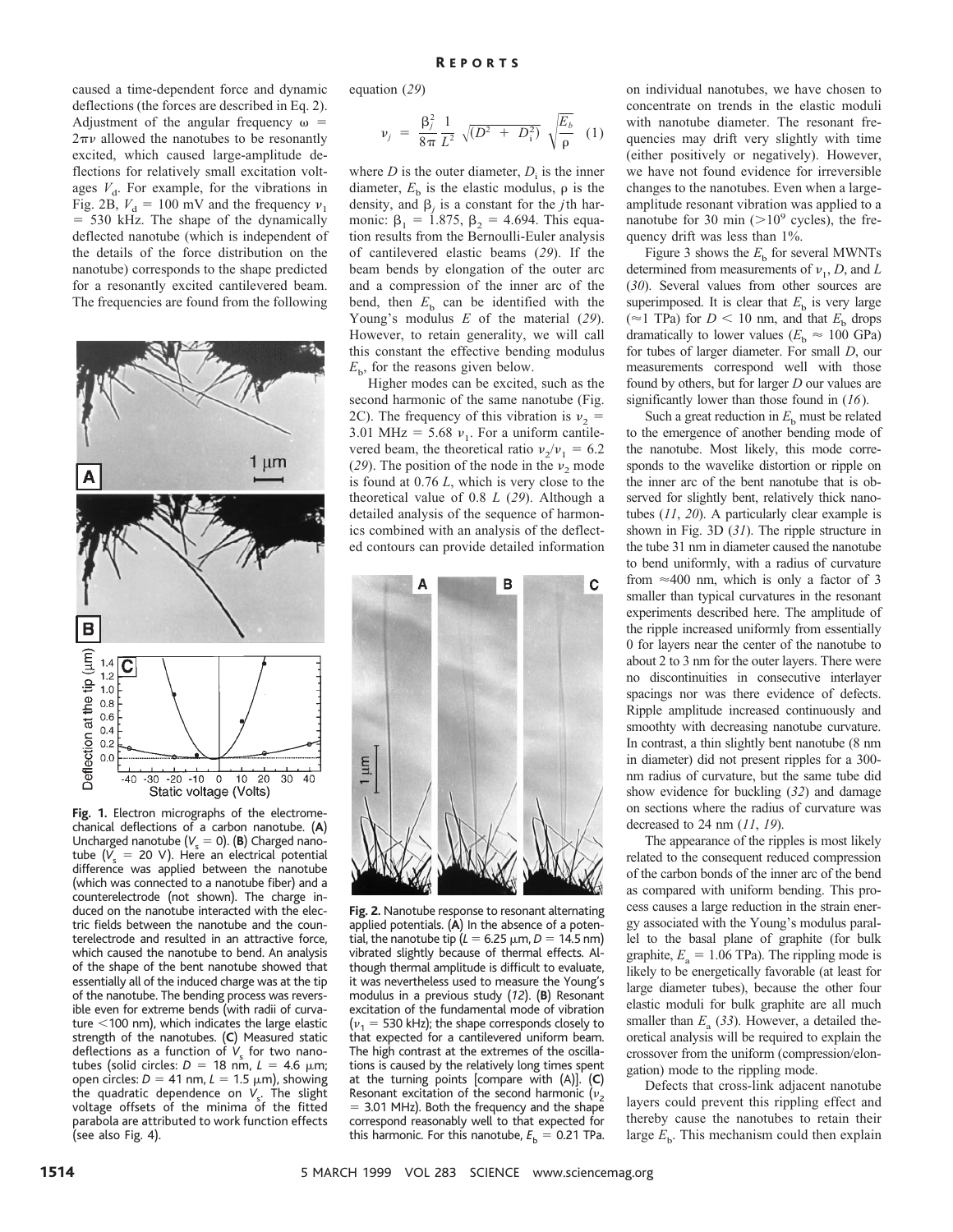discrepencies between our measurements and those of others (*16*) and is reminiscent of work hardening in metals, which causes soft metals to become harder because of crystallographic defects. This hypothesis is supported by preliminary results that showed that 200-keV electron irradiation caused the resonance frequencies to increase. Electrons with these energies (in contrast to the 100 keV electrons used in this work) are known to damage graphitic structures (*34*).

The dependence of the amplitude on frequency (for constant  $V_d$ ) shown in Fig. 3 (inset) is approximately Lorentzian, as expected for damped harmonic vibrations. The full width at half maximum  $\Delta v/v = 6 \times 10^{-3}$ corresponds to a quality factor  $Q = 170$  for the resonance of this nanotube  $(E_b = 0.098$ TPa). Larger *Q*s were observed for tubes that exhibited larger  $E<sub>b</sub>$  (for example,  $Q = 500$ ,  $E<sub>b</sub> = 0.73$  TPa). We have not observed shifts in the resonance frequencies for large-amplitude vibrations, which indicates that the response remains linear for large-amplitude deflections and for all measured *D*s.

The rippling mode is linear and its properties are well described by the Bernoulli-Euler analysis (*29*). The correct prediction of the frequency ratio  $v_2/v_1$  is further strong evidence that bending does not involve kink formation. Nevertheless, the reduction by an order of magnitude in the rigidly of the nanotube certainly shows the dramatic effect of this mode on the elastic properties. The rippling mode appears to be more damped than the uniform mode, which may be due to increased internal friction (*24*). However, there is no evidence for hysteresis or nonlinear response in this mode, which sets it apart from the buckling instability (*13*, *14*, *19*).

The resonance methods developed here can be applied to determine various other properties of carbon nanotube systems. For example, in general a static charge is present on opposing electrodes of different materials, even when both electrodes are in mutual electrical contact and at ground potential (*35*). These charges can be neutralized by applying the appropriate bias voltage  $\Delta V$  between the electrodes, which is related to the work functions of the materials involved. This well-known effect is used, for example, in the Kelvin probe method (*36*) to determine work functions and can be used analogously in the present configuration. If a constant voltage offset  $V<sub>s</sub>$  is supplied to the timedependent voltage, then  $V(t) = V_s + V_d$  $cos(\omega t)$ . Consequently, the charge on a nanotube is  $q = \alpha[\Delta V + V(t)]$  and so  $F(t) = \beta[\Delta V]$  $+ V(t)$ ]*q*, where  $\alpha$  and  $\beta$  are nanotube specific. The general expression for the force on a nanotube is given by

$$
F(t) = \alpha \beta [\Delta V + V_s + V_d \cos(\omega t)]^2
$$
  
=  $\alpha \beta [(\Delta V + V_s)^2$   
+  $2(\Delta V + V_s) V_d \cos(\omega t)$   
+  $\frac{1}{2} V_d^2 \cos(2\omega t) + \frac{1}{2} V_d^2$  (2)

One of the two time-dependent terms in the force oscillates at the driving frequency, which scales linearly with  $V<sub>d</sub>$ , whereas the other is at twice this frequency and scales as  $V<sub>d</sub><sup>2</sup>$ . The linear term contributes to the force even when  $V<sub>s</sub> = 0$  (37). We have identified both the linear and the quadratic response through their characteristic voltage dependences (and frequency ratios). In particular, a plot of the vibration

amplitude at resonance as a function of  $V<sub>s</sub>$ shows a linear dependence in the linear mode (Fig. 4B). This property distinguishes it from the quadratic mode, which is insensitive to  $V_s$ .



**Fig. 4.** Further applications of the resonant method described here. (**A**) Resonance vibrations of a nanotube loaded with a spheroidal carbon particle. From the resonance frequency  $v = 968$  kHz, the mass of this particle is determined to be  $M =$  $22 \pm 6$  fg.  $E_b = 90$  GPa for this 42-nm-diameter nanotube (see Fig. 3), so that the calculated unloaded resonant frequency of the tube is 3.28 MHz. The calculated mass of this 308-nm-diameter particle is  $M \approx 30$  fg, assuming spherical geometry and bulk density. This nanobalance technique is a direct way to weigh individual particles in the femtogram-to-picogram size range. (**B**) Plot of the amplitude of vibration of a nanotube at resonance with the static bias voltage V<sub>s</sub>, which demonstrates the predicted linear dependence and the voltage offset  $\Delta V$  due to work function effects. Error bars indicate errors in measuring the vibration amplitude.



**Fig. 3.** Elastic properties of nanotubes. (A)  $E<sub>b</sub>$  as a function of diameter: solid circles, present data; diamonds, data from (*21*); open circles, data from (12). [A further data point at  $D = 32.9$  nm and  $E<sub>b</sub> = 1.26$  TPa from (*16*) is obscured by the inset.] Error bars indicate absolute error in *L* and *D*; the error in the resonant frequency is negligible. The dramatic drop in  $E<sub>b</sub>$  for *D*  $\approx$  12 nm is attributed to the onset of a wavelike distortion, which appears to be the energetically favorable bending mode for thicker nanotubes. There is no remarkable change in the Lorentzian line shape of



the resonance (**inset**) for tubes that have large or small moduli, although the low-modulus nanotubes appear to be more damped than the highmodulus tubes. (**D**) High-resolution TEM image of a bent nanotube (radius of curvature  $\approx$  400 nm), showing the characteristic wavelike distortion. (**B** and **C**) Magnified views of a portion of (D). The amplitude of the ripples increases continuously from the center of the tube to the outer layers of the inner arc of the bend. Note the absence of discontinuities in the interlayer spacing.